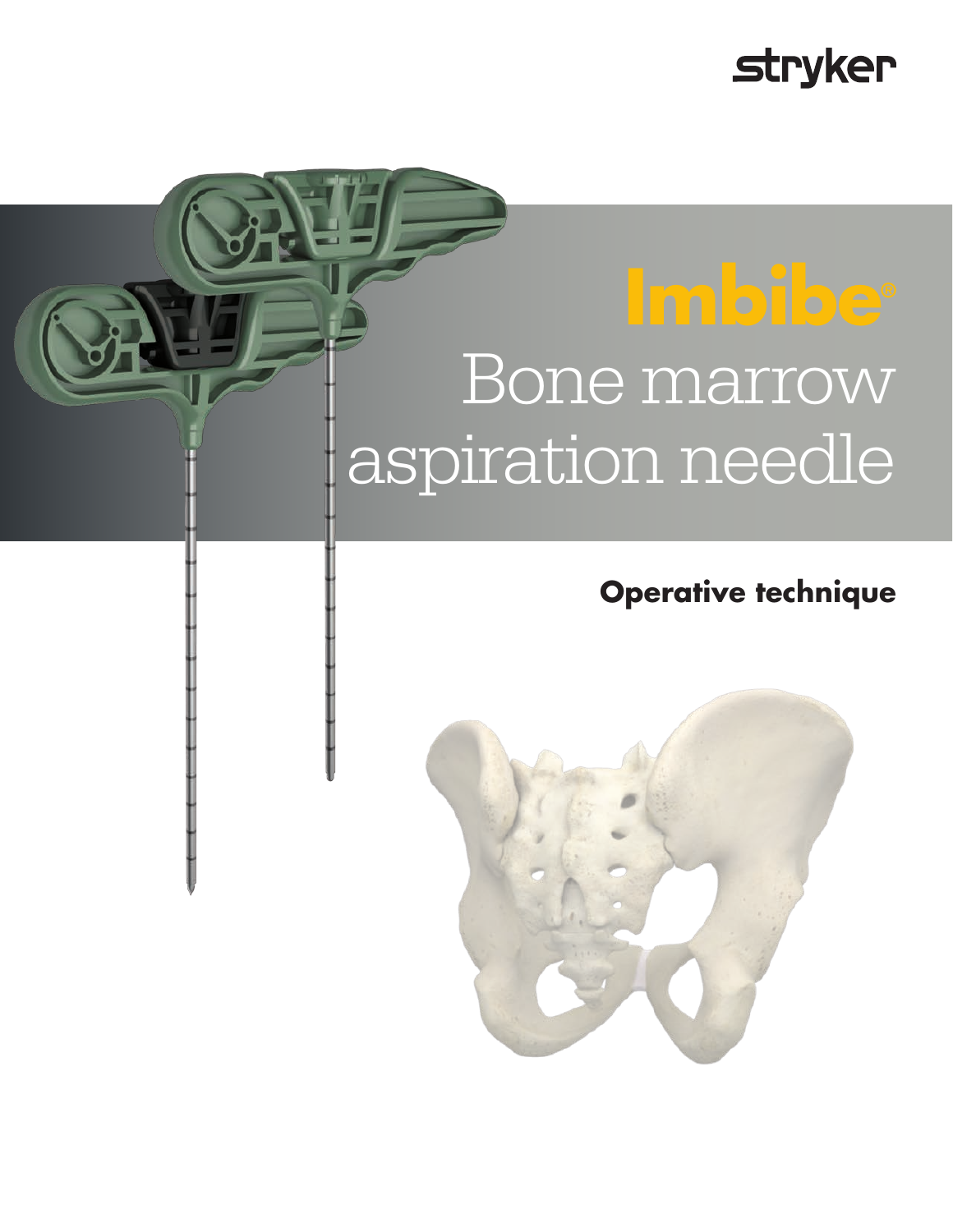## **Imbibe** Bone marrow aspiration needle

### **Contents**

| 2. |                          |  |
|----|--------------------------|--|
|    |                          |  |
|    |                          |  |
|    |                          |  |
| 3. | Ordering information  11 |  |
|    |                          |  |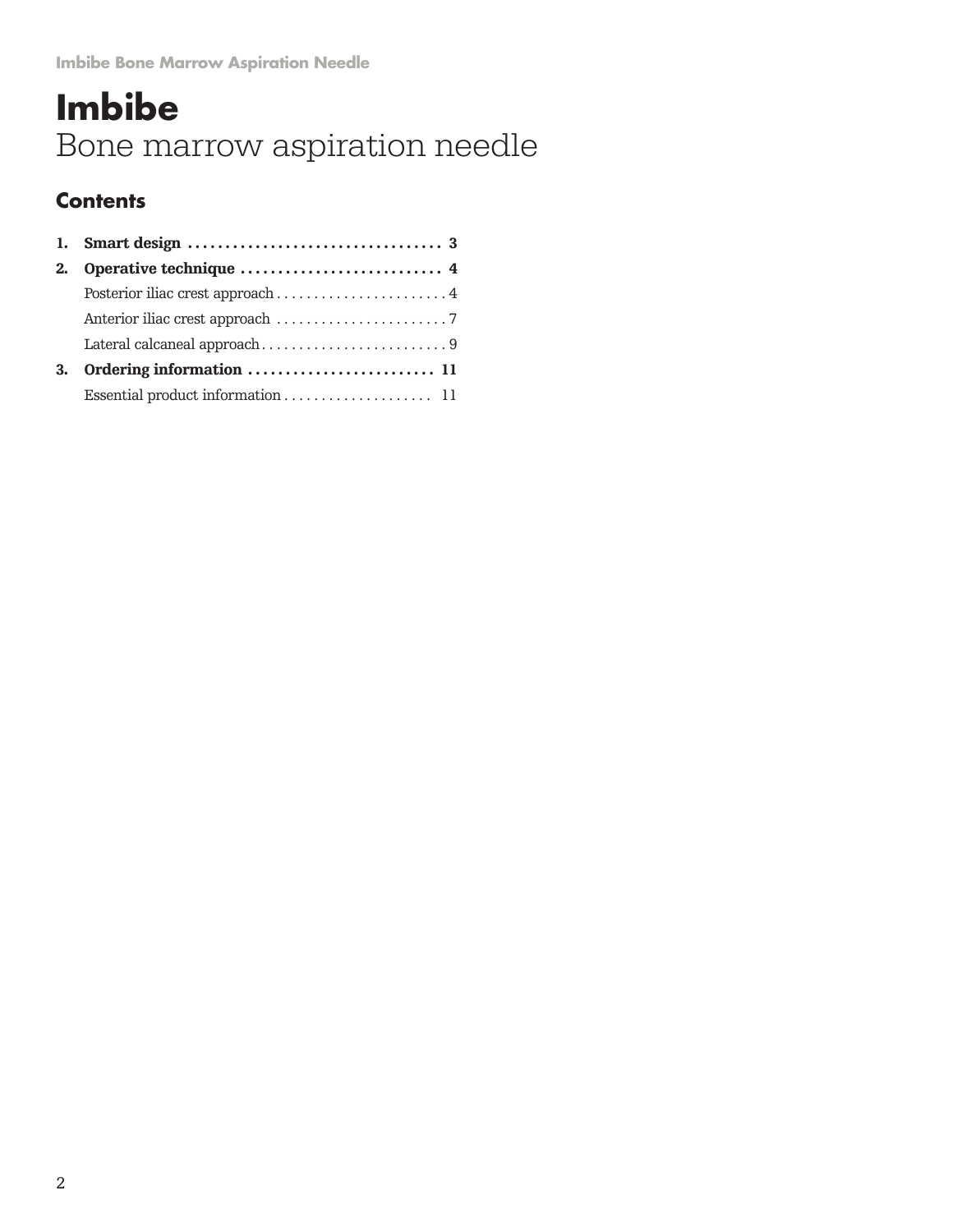## Smart design

#### **Product features**

- Bullet-tip stylet design for navigation
- Trocar cutting stylet to penetrate cortical bone
- Color coded stylets to quickly and easily identify sharp-tip vs. bullet-tip design
- Fenestrated hole design and placement
- Ergonomic handle for surgeon control and comfort
- Snap lock design promotes a secure connection between stylet and handle hammering platform
- Five needle sizes / styles available
- Versatility, useful for multiple



anatomic locations **Color coded stylets to quickly and easily identify sharp vs. bullet-tip design**



Fenestrations for simultaneous aspiration from multiple sites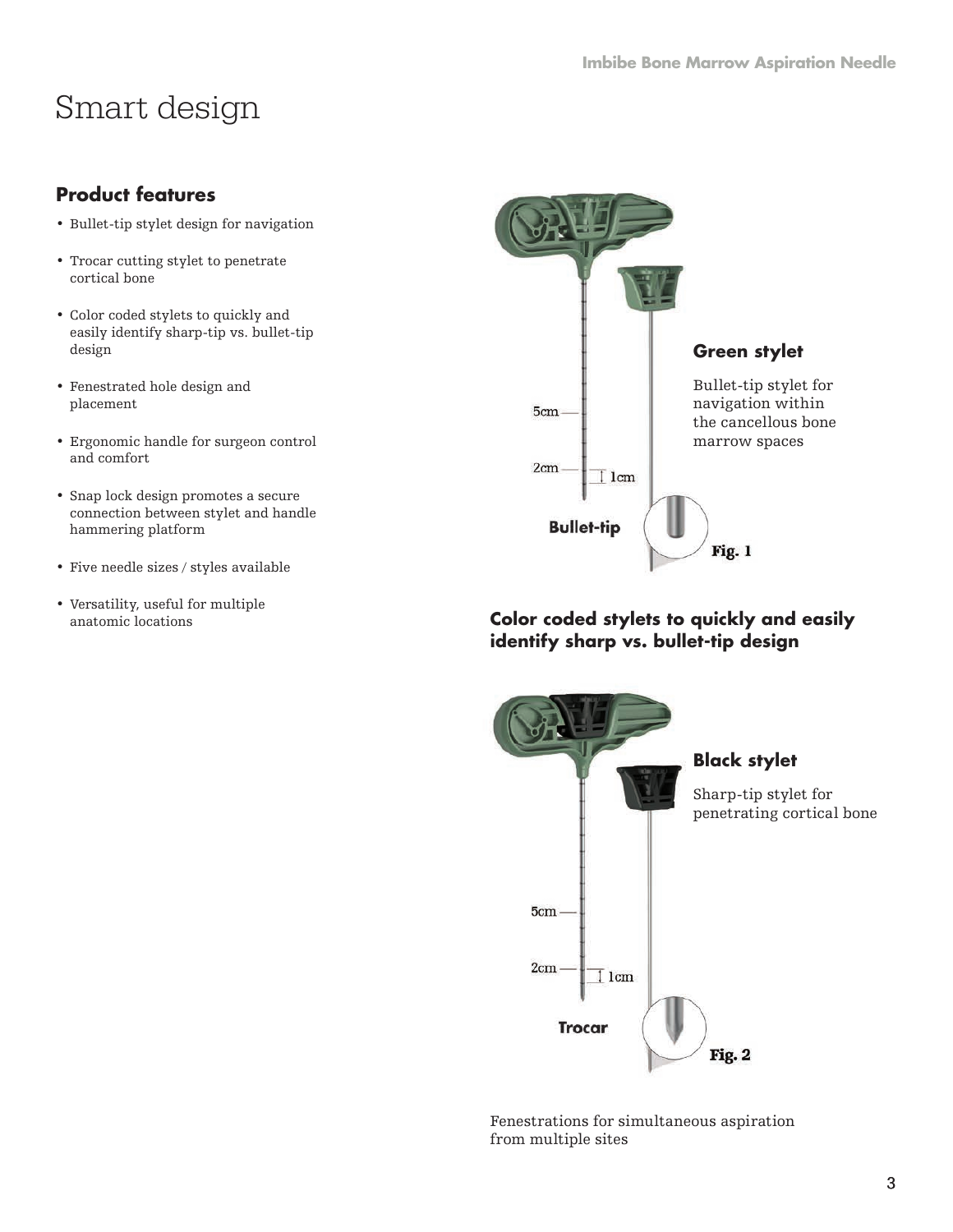#### **Bullet-tip design**

Sharp-tip needles may perforate cortical bone boundaries making BMA harvest more difficult. The bullet-tip BMA needle is available to navigate within the cortical bone boundaries. The rounded, bullet-tip is designed to deflect back into cancellous bone marrow spaces.





#### **Posterior iliac crest approach**

Palpate the posterior superior iliac spine (PSIS) and the prominence of the posterior iliac crest. The entry point for the bone marrow aspirate (BMA) needle into the posterior iliac crest must be no more than 8cm cranial to the PSIS (Fig. 3).

With a #11 or #15 scalpel, make a stab incision at the desired location over the iliac crest and place the sharp-tip (black) BMA needle (Fig. 2) through the stab incision down to bone. Use the needle tip to "palpate" the iliac crest and, once the center of the crest is located, seat the needle tip into the cortical bone with one or two brisk taps with a small, lightweight mallet (Fig. 3). Using a mallet to advance the needle through bone is the preferred technique as it affords the surgeon greater control of the needle.



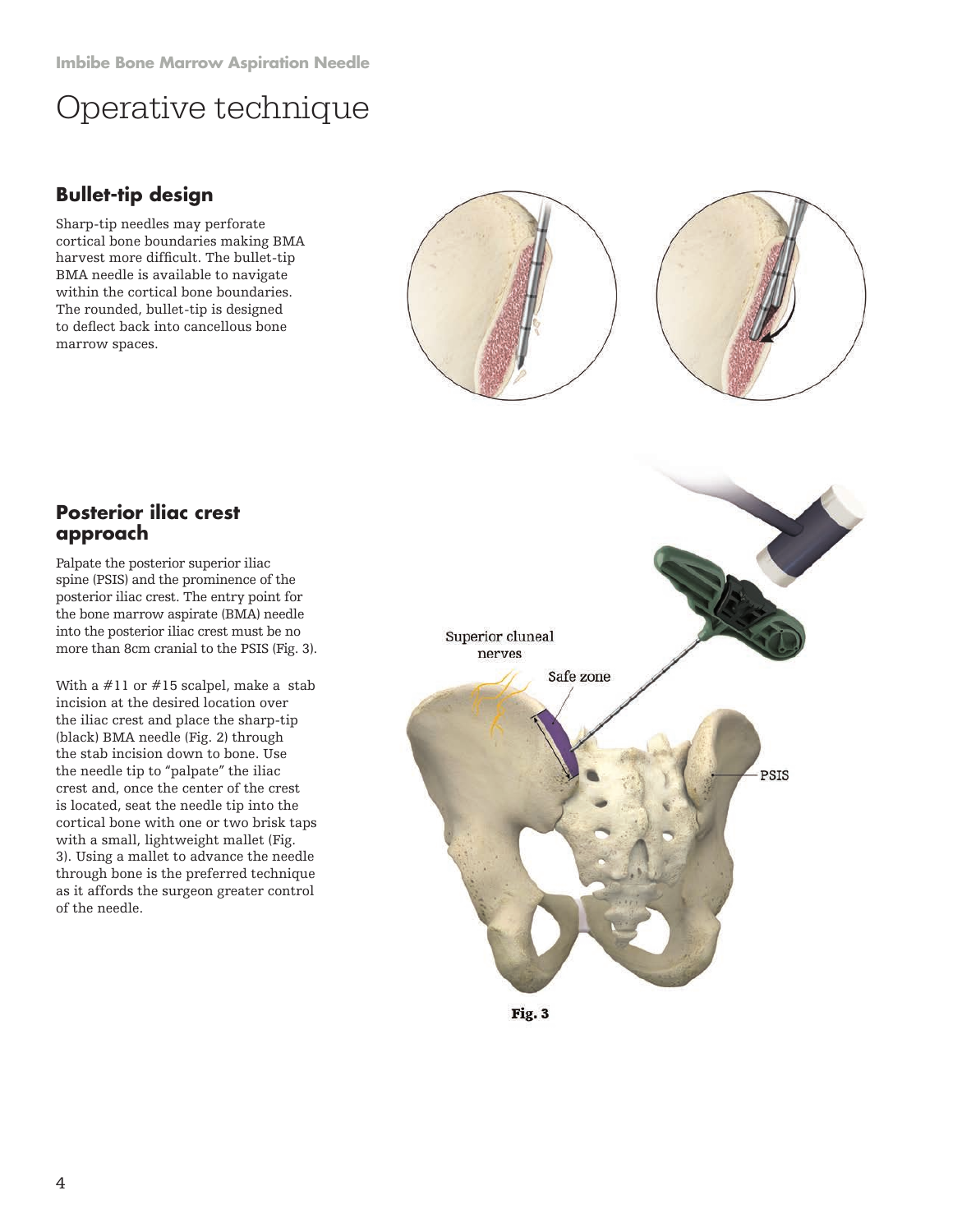#### **Posterior iliac crest approach continued...**

Advancing the needle by hand may require excessive downward force and should bew avoided. Should the needle suddenly lose contact with bone, this may result in damage to tissue surrounding the aspiration site (i.e., the sacrum or gluteal muscle).

Any of the Imbibe needles may be used with this procedure. Initially angle the BMA needle roughly 40 degrees lateral from the parasagittal plane and 35 to 40 degrees caudad (Fig. 3a, 3b). Advance the needle approximately 0.5 to 2.0cm through the cortical bone by tapping with the small mallet (Fig. 5).

Exchange the sharp-tip trocar (black) with the bullet-tip stylet (green).





Fig. 3b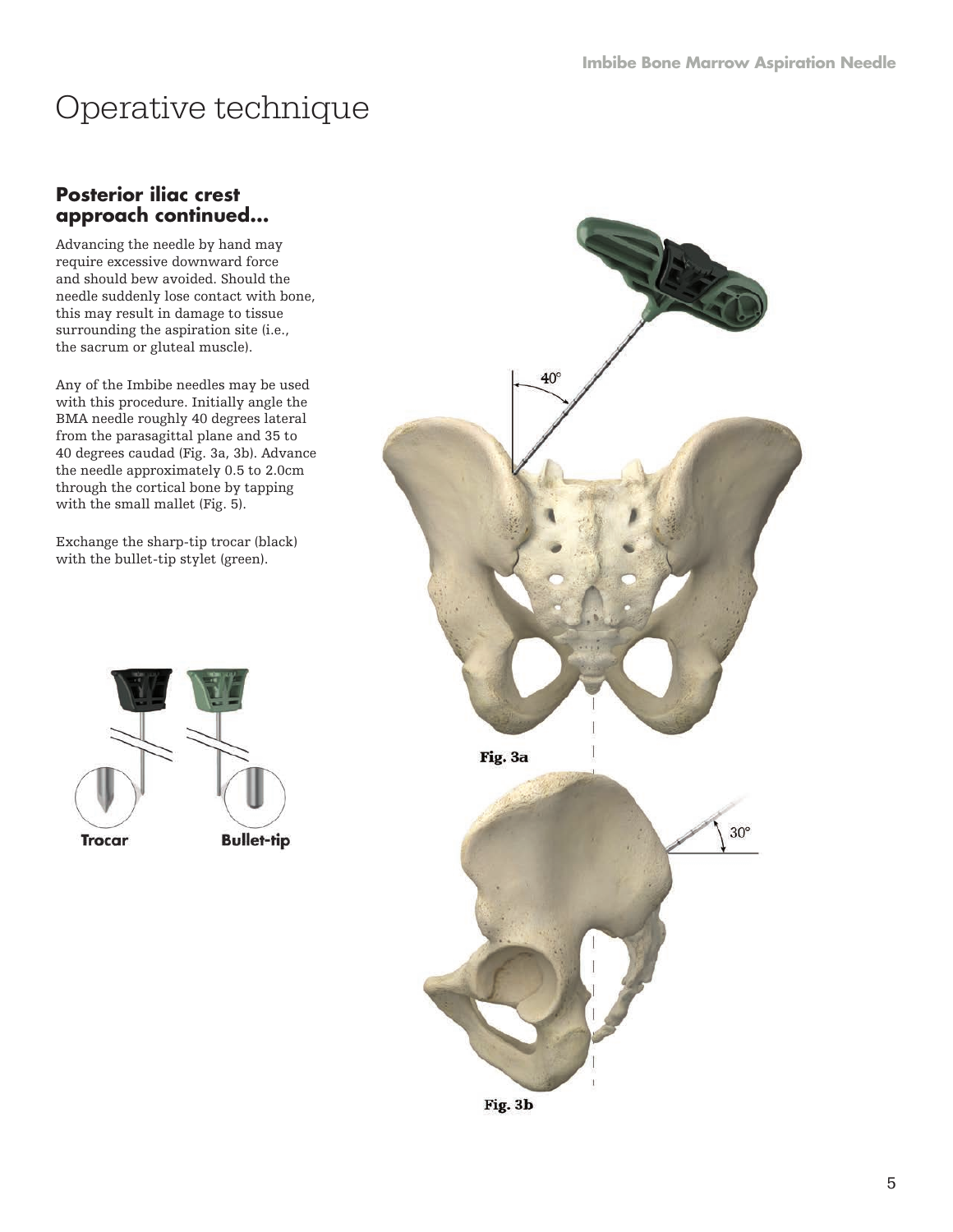#### **Posterior iliac crest approach continued...**

The bullet-tip stylet is designed to navigate between cortical bone boundaries as the rounded tip is designed to deflect the needle back into cancellous bone and to minimize risk of cortical perforation (Fig. 5).

Advance the needle to a depth of 2.0 to 2.5cm so that the bone aspiration holes are within cancellous bone (Fig. 4). Remove the stylet and aspirate 2 to 4cc of marrow using a 20cc syringe (a 20cc syringe provides greater vacuum for marrow aspiration). Detach the syringe from the needle and replace the bullettip stylet.

Advance the needle an additional 2.0 to 2.5cm along the same trajectory and again aspirate 2 to 4cc of marrow. Additional marrow may be obtained using a "fan" technique. Withdraw the needle enough so that it can be redirected 25 degrees cephalad or caudad, then advance the needle to a minimum depth of 2.0 to 2.5cm before aspirating again (Fig. 6).



Fig. 4



Fig. 5

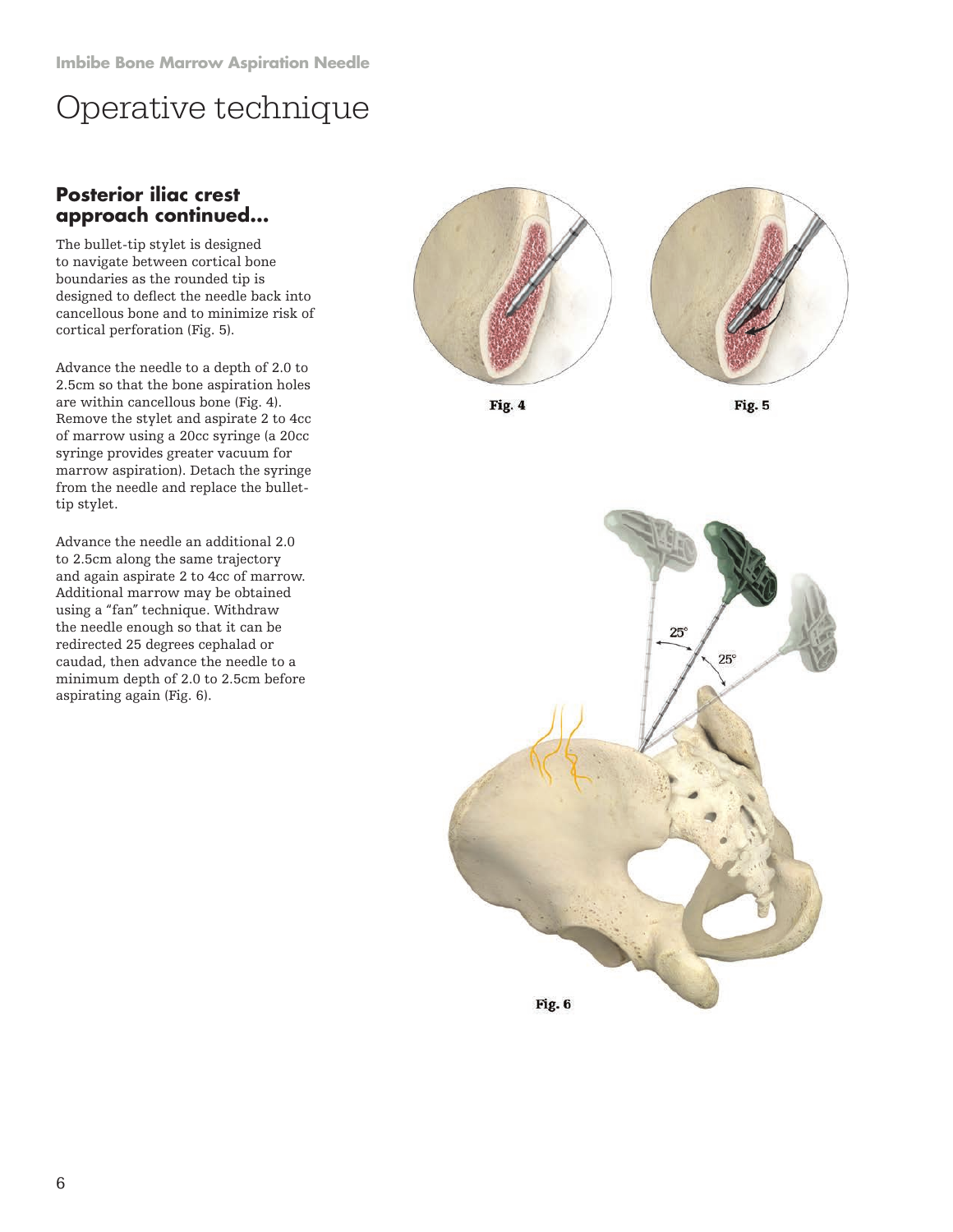#### **Anterior iliac crest approach**

Palpate and mark the anterior superior iliac spine (ASIS) . To minimize the amount of tissue traversed by the BMA needle, retract any overhanging skin and subcutaneous fat of the abdominal wall with the back of one hand and grasp the iliac crest between the thumb and fingers.

With a #11 or #15 scalpel, make a stab incision over the iliac crest at a point located 5 .0 to 6 .0cm posterolateral to the ASIS . The widest distance between the inner and outer tables of the anterior iliac crest is located in this region and best suited for bone marrow aspiration . Needle placement in this area may help avoid any potential injury to local nerves and blood vessels (i . e . the lateral femoral cutaneous nerve) which may traverse the iliac crest just proximal to the ASIS in some individuals (Fig . 7) .

Any of the Imbibe needles may be used with this procedure . Place the sharp-tip BMA needle through the stab incision . Use the needle tip to "palpate" the iliac crest and, once the center of the crest is located, seat the needle tip into the cortical bone with one or two brisk taps with a small, lightweight mallet (Fig . 8) . Angle the BMA needle approximately 35 to 40 degrees medial from the parasagittal plane in line with the iliac wing as gauged by palpation (Fig . 8) . Using a mallet to advance the needle through bone is the preferred technique as it affords the surgeon greater control of the needle . Advancing the needle by hand may require excessive downward force and should the needle suddenly lose contact with



Fig. 8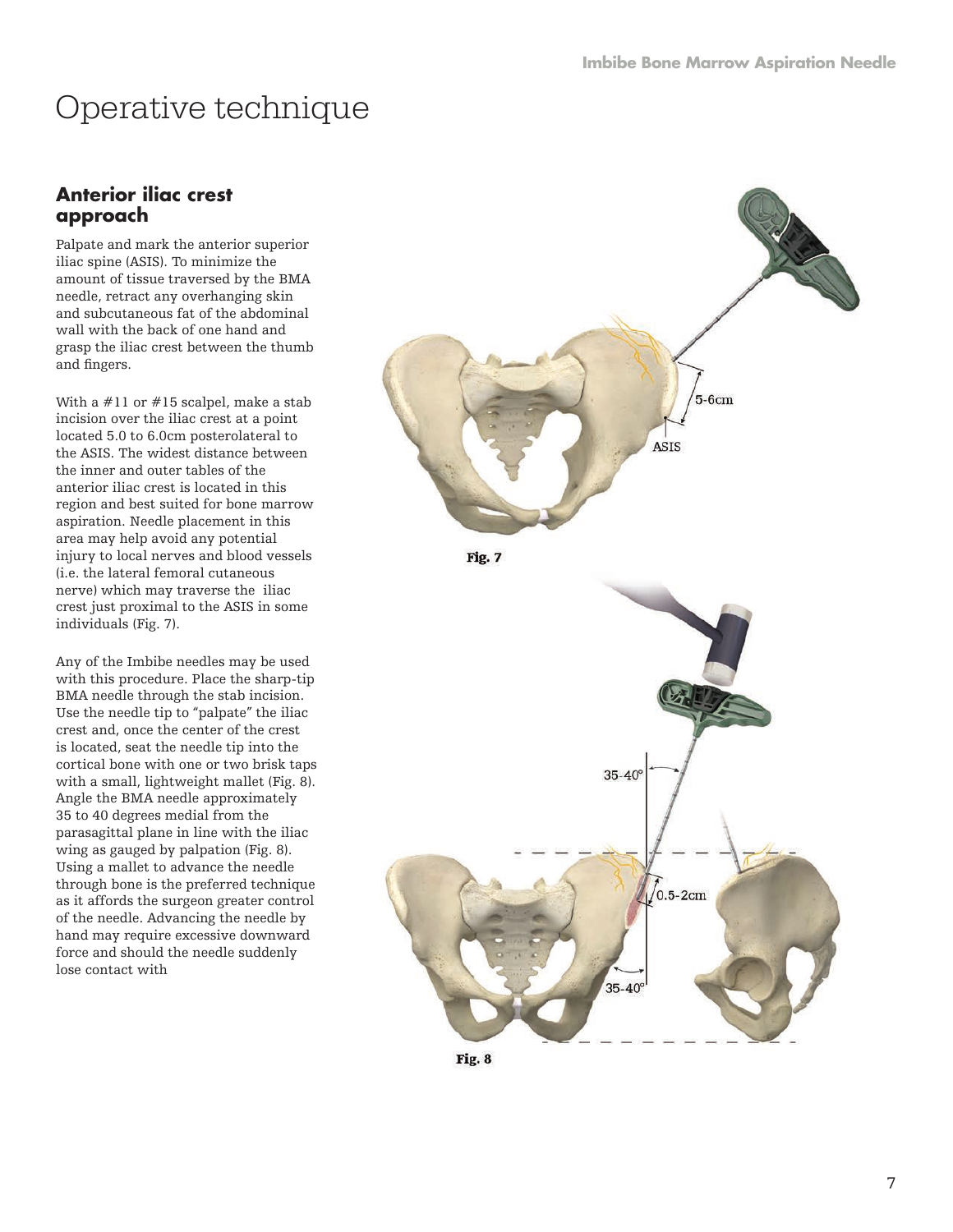#### **Anterior iliac crest approach continued...**

bone, this may result in damage to the tissue surrounding the aspiration site (i.e perforation of the abdominal cavity and potential visceral injury). Advance the needle approximately 0.5 to 2.0cm through the cortical bone by tapping with the small mallet.

Exchange the sharp-tip trocar (black) with the bullet-tip stylet (green). The bullet-tip stylet is designed to navigate between cortical bone boundaries as the rounded tip is designed to deflect the needle back into cancellous bone and to minimize risk of cortical perforation (Fig. 10).

Advance the needle to a depth of 2.0 to 2.5cm so that the aspiration holes are within cancellous bone (Fig. 10). Remove the stylet and aspirate 2 to 4 cc of marrow using a 10cc or 20cc syringe from the needle and replace the bullettip stylet.

Advance the needle an additional 2.0 to 2.5cm along the same trajectory and again aspirate 2 to 4cc of marrow. In general, it is not recommended to insert the needle more than 4.0 to 5.0cm (Fig. 9). Additional marrow may be obtained using a "fan" technique. Withdraw the needle enough so that it can be redirected 25 degrees cephalad or caudad, then advance the needle to a minimum depth of 2.0 to 2.5cm before aspirating again (Fig. 11).

![](_page_7_Picture_7.jpeg)

Fig. 11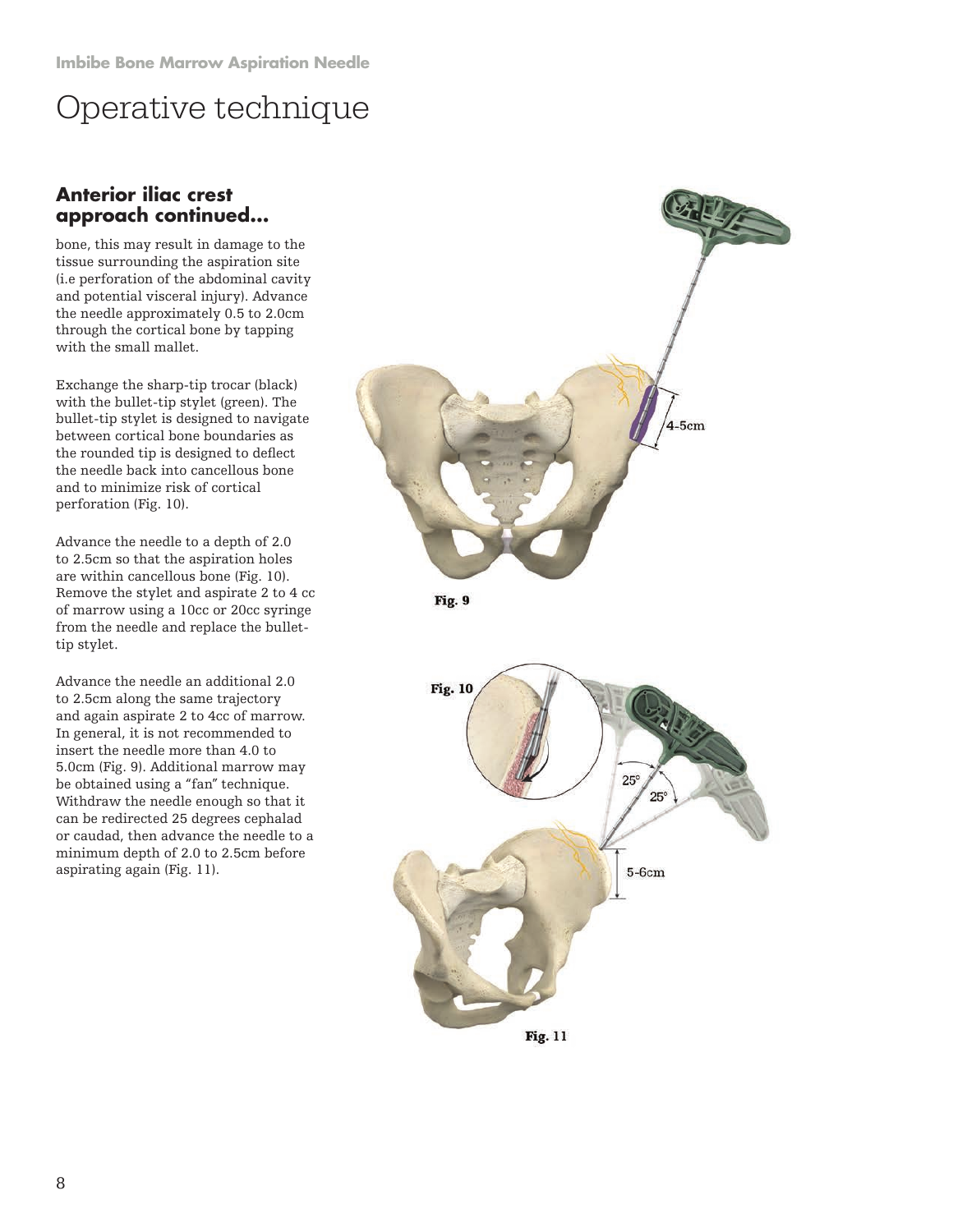#### **Lateral calcaneal approach**

Place an index finger on the insertion of the Calcaneal tendon and the thumb of the same hand on the origin of the plantar fascia, creating a semicircle . The circle is completed by an imaginary line over the lateral calcaneus between the tip of the index finger and the tip of the thumb . A mark can be placed on the lateral aspect of the heel at the midpoint of this imaginary line, which is the location for insertion of the needle (Fig . 12) . One should have a thorough understanding of the local anatomy of the aspiration site (i . e . lateral hind foot) . Care should be taken to avoid contact with, and damage to, local tissues, nerves and blood vessels, such as the sural nerve, lesser saphenous vein, and the perineal tendons .

The following procedure for bone marrow aspiration should be done prior to inflation of the tourniquet. If the procedure is started prior to aspirating bone marrow, the tourniquet usually needs to be taken down in order to obtain the bone marrow aspirate (BMA) .

![](_page_8_Picture_5.jpeg)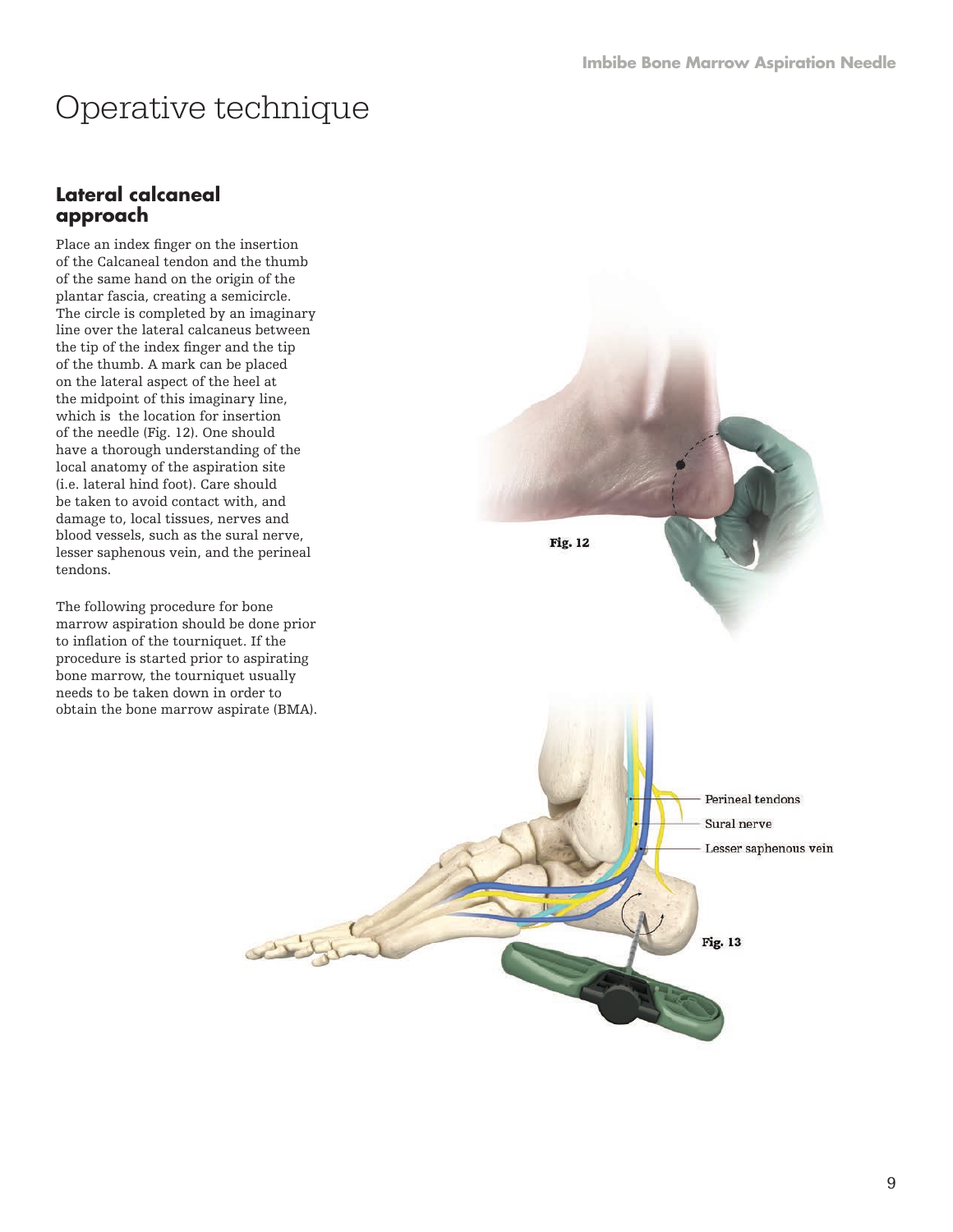#### **Lateral calcaneal approach continued...**

Do not osteomize the calcaneus prior to the aspiration of bone marrow, as this will make it extremely difficult to aspirate the marrow.

An 11-gauge (or 8-gauge) bone marrow aspiration needle containing a sharptip trocar is inserted through a small incision that is made in the skin on the lateral aspect of the calcaneus. C-arm guidance may be helpful in placement of this needle. The needle should be perpendicular to the lateral wall of the calcaneus and advanced into the bone approximately 2.0 to 2.5cm. A twisting motion can be used to insert the needle into the bone (Fig. 13). Avoid toggling of the needle as this can fracture cortical wall of the bone (i.e. the lateral wall of the calcaneus). When advancing the needle, the trocar is extremely sharp and in an individual with less dense bone, this trocar may pass through

and perforate the opposite cortical wall and potentially contaminate the case. Take care to gently advance the needle. The sharp-tip trocar (black) may be replaced with the bullet-tip stylet (green) once the cortical bone is pierced in order to minimize the risk of cortical bone perforation. Once the needle is seated, the trocar is removed. A syringe is attached to the aspiration portal to aspirate BMA from this location. If a greater volume of BMA is required, the needle can be advanced deeper. Additional BMA can be acquired through the use of a "fan" technique by first unthreading the syringe from the luer connection of the needle and then reinserting the

![](_page_9_Picture_6.jpeg)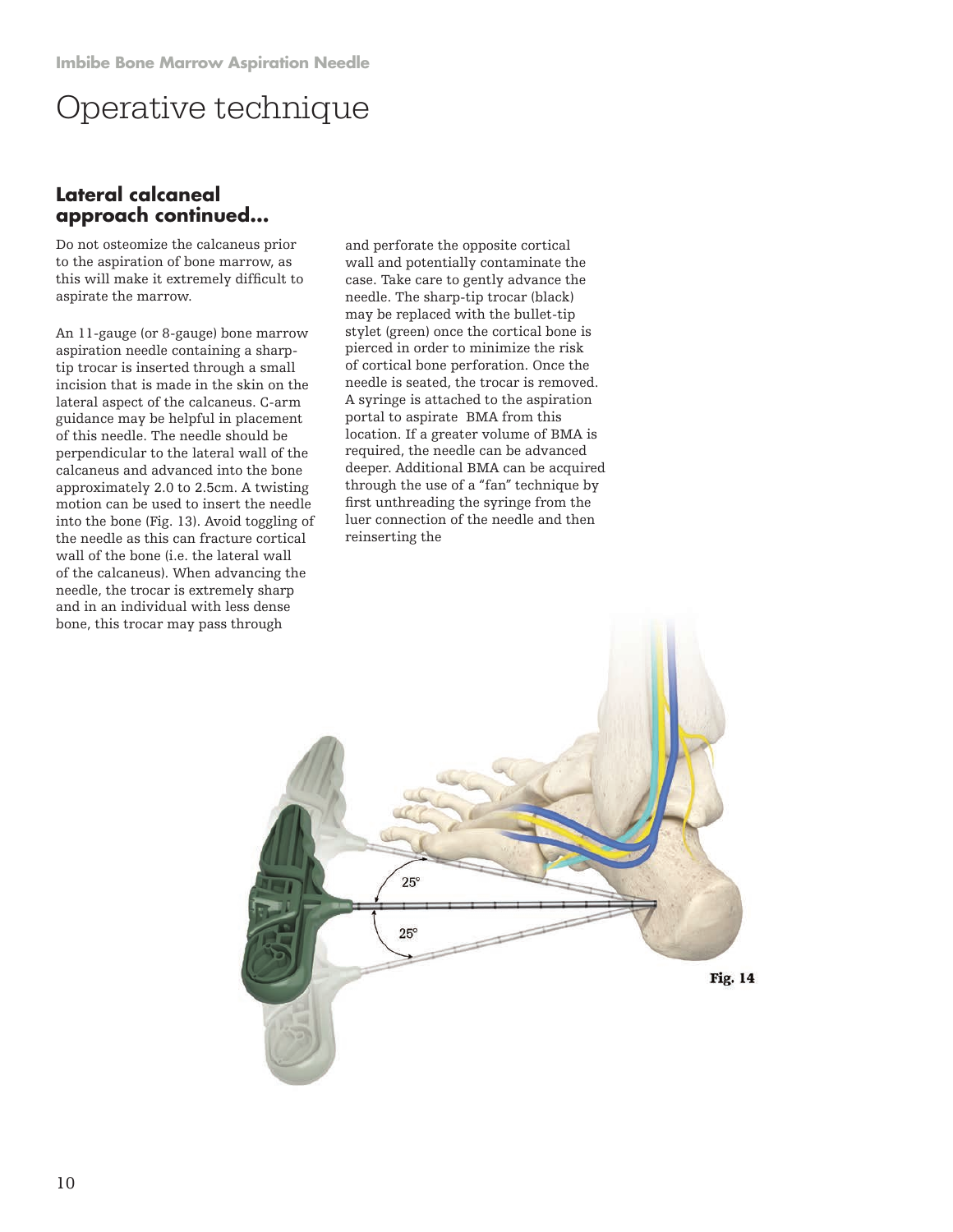trocar and withdrawing the needle just enough to redirect it 25 degrees in either direction from the original aspiration site (Fig. 14, 15).

Once adequate BMA has been obtained, the syringe is removed and a bullet- tip stylet (green) is inserted and the needle and stylet are withdrawn. A single suture or staple can be utilized to reapproximate the skin.

![](_page_10_Picture_4.jpeg)

#### **Order information**

| <b>Bone Marrow Aspiration Needles:</b> |                      |                   |  |  |  |
|----------------------------------------|----------------------|-------------------|--|--|--|
| Ref#                                   | <b>Description</b>   | <b>Dimensions</b> |  |  |  |
| 2090-9027                              | Needle               | 11 gauge x 4 inch |  |  |  |
| 2090-9028                              | Needle               | 11 gauge x 6 inch |  |  |  |
| 2090-9029                              | Needle               | 8 gauge x 6 inch  |  |  |  |
| 2090-9030                              | Needle (fenestrated) | 8 gauge x 6 inch  |  |  |  |

| <b>Imbibe syringes</b> |                    |  |  |  |
|------------------------|--------------------|--|--|--|
| Ref#                   | <b>Description</b> |  |  |  |
| 2105-0010              | 10cc Syringe       |  |  |  |
| 2105-0020              | 20cc Syringe       |  |  |  |
| 2105-0030              | 30cc Syringe       |  |  |  |

#### **Essential product information**

Imbibe syringe - See package insert for warnings, precautions, adverse events, and other essential product information.

Device description: The syringe consists of a calibrated hollow barrel and a movable plunger. At the distal end of the syringe there is a male connector (nozzle) for fitting the female connector (hub) of a single lumen aspiration needle. A luer-lock nozzle makes a stable connection between the syringe and needle. A threaded screw cap (containing the luer-lock nozzle) at the distal end of the syringe can be removed to allow the user to fill the syringe with his or her choice of bone void filler. Alternatively, the plunger can be removed to add bone void filler from the proximal end of the syringe. After filling the syringe with bone void filler, the user attaches a needle by way of the luer-lock, and percutaneously aspirates blood or marrow into the barrel of the syringe. Once the desired volume of blood or marrow has been collected, the threaded screw cap is removed and the contents of the syringe are delivered to the surgical site.